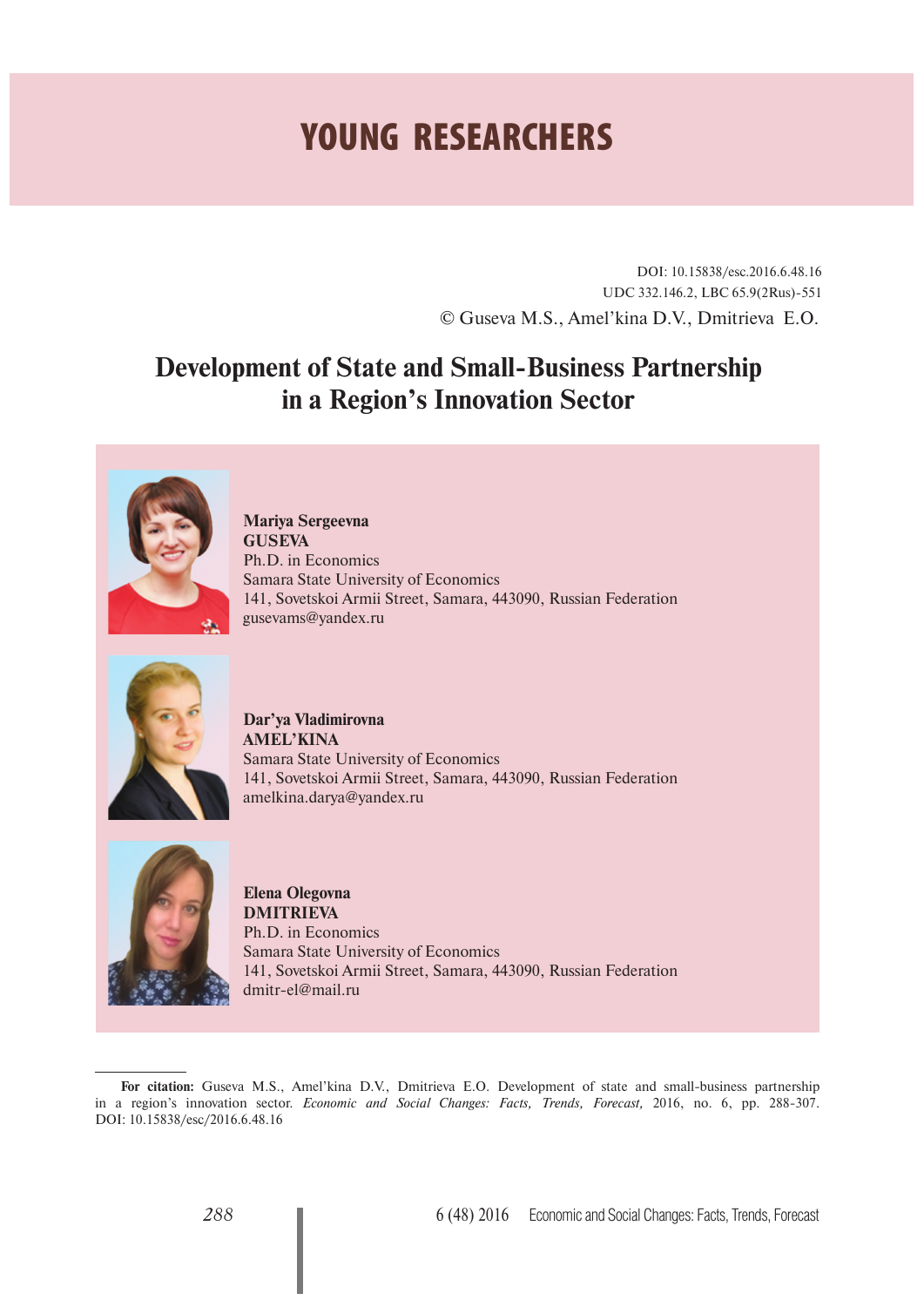**Abstract.** The strategic goals of innovation development of the Russian Federation and problems of development of small and medium businesses require the study of the mechanisms of successful cooperation between the state and small businesses, including public-private partnership (PPP). The article considers promising mechanisms for innovative development of the Russian economy in the framework of PPP, with the participation of small businesses. The hypothesis is presented by the thesis that small business has a high innovation potential and exceptional opportunities for its implementation in PPP projects. This thesis is confirmed by the analysis and synthesis of a number of scientific theories. The purpose of the study is to clarify the nature and areas of partnership between the state and small business in innovation and development of proposals to improve their cooperation according to the PPP principles. The methodological basis of the study includes the systematic approach, methods of structural, concept, functional and statistical analysis, the method of expert evaluations. The paper discloses the essence of public-private partnership as a mechanism for attracting private capital to investment processes on mutually beneficial terms for solving socially important issues; identifies the tools and forms of PPP used for economic innovative development. The key mechanisms of economic innovative development based on the principles of public-private partnership, include: program government investments; creation and maintenance of development institutions; formation and development of innovative territorial clusters; building and development of an innovative high-tech business development infrastructure. Using the experience of the Samara Oblast and the aerospace cluster the authors review the mechanisms for the implementation of PPP in innovation sector and the model for involving small businesses in investment projects. They also define organizational and economic conditions and prerequisites for an effective partnership between the state and small businesses in innovation sector, present farreaching ways of active participation of small businesses in the PPP projects. The authors present recommendations for improving the interaction between small business and the state in innovation sector and involvement of small businesses in the implementation of innovation and significant investment projects. It seems that the developed proposals can be used in the activities of the Samara Oblast authorities and ensure sustainable economic growth and innovative development of the region on the basis of PPP mechanism.

**Key words:** public-private partnership, small innovation business, cluster, innovation infrastructure.

In current economic conditions only modernization and innovative development can provide long-term growth of the Russian economy. During 2010–2015, Russia managed to improve its position in major innovation rating Global Innovation Index (GII) by

16 points. However, according to the National Report on Innovations in Russia (2015), domestic economy is still characterized by a small share of innovative enterprises (11%), and a small share in the world export of high-tech products (0.4%). The share of Russian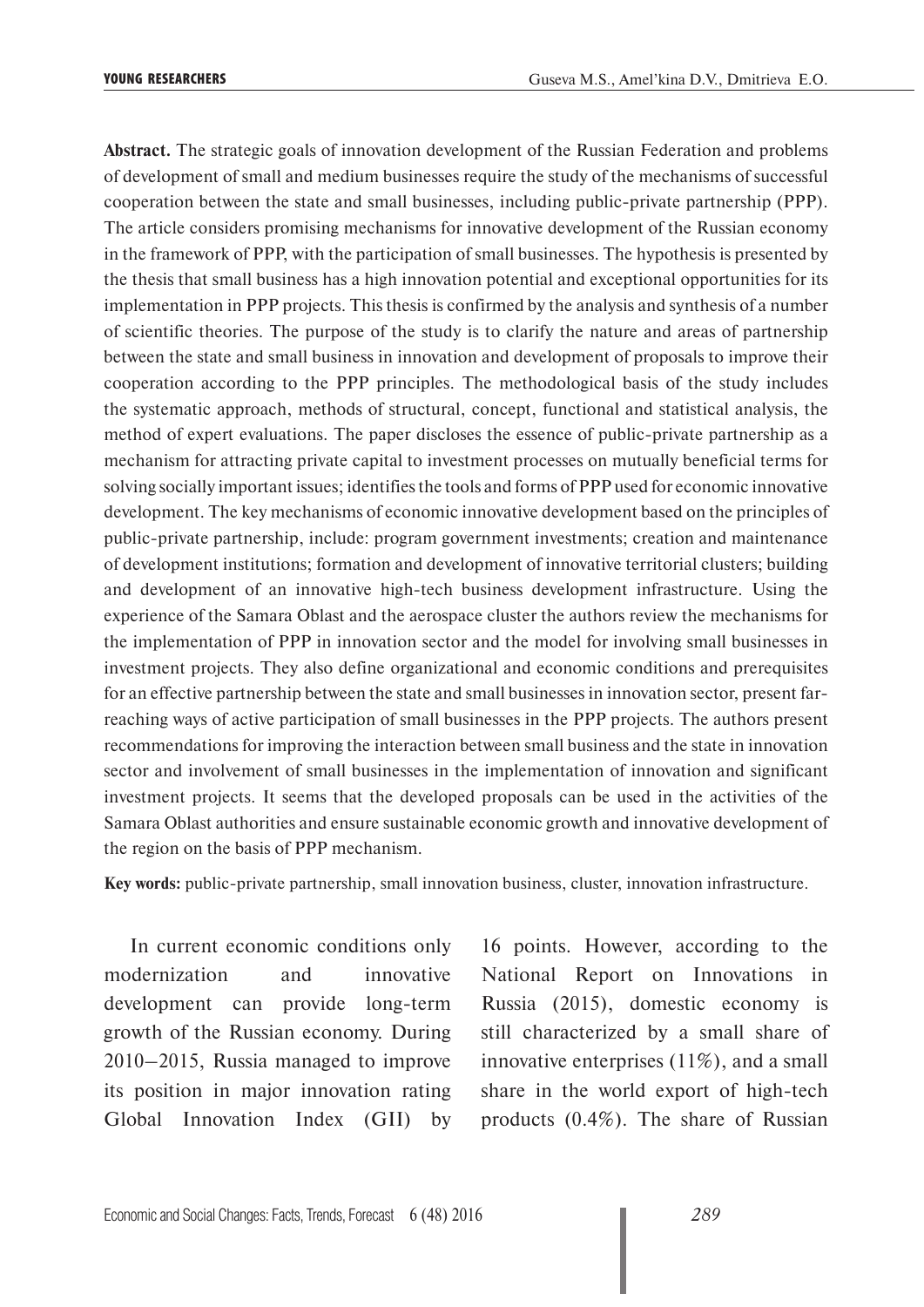innovative products in the total output (8–9%) is almost twice less than that of the leading countries (15%), and has not demonstrated an upward trend for three years.

In efficient and competitive economies, more than a half of the working-age population work in small businesses producing 50–65% of GDP. About 80% of small businesses are innovative. 25% of the total economically active population are employed in small business<sup>1</sup> which generates about  $20\%$ of Russia's GDP; only 5–6% of small businesses may be considered innovative. Despite a significant amount of state support funds allocated in recent years, the role of small business in the economy has not been increasing. It is obvious that at such low level of development it is impossible for Russia to make an innovative breakthrough.

The interests of the state and business in the sphere of innovation almost fully coincide since their joint efforts are aimed at improving priority economic sectors, increasing the share of Russian goods on world markets of high-tech and science-intensive products, and balanced development of territories. In this regard, the successful solution of problems

of Russia's innovative development is associated with the optimization of interaction between government and business in the form of public-private partnership (PPP). This viewpoint is based on the understanding that the implementation of innovation policy is impossible without the integrated functioning and interaction of public and private sectors at all stages of the innovation process.

Interaction between the state and small business in the sphere of innovation is at the beginning of its development; however, it has high potential and a number of specific features. PPP tendencies and development features in the innovation sphere are described in scientific works of Yu. S. Yemelyanov, A. G. Zeldner, I. I. Smotritskaya, O. V. Zlyvko, S. N. Sil'vestrov, I. N. Rykova, I. V. Kosyakova and others. They pay special attention to the impact of PPP on the development of entrepreneurship in Russia amid realization of strategic objectives of innovative economic upgrade.

Comprehensive analysis of principles and mechanisms of PPP development in Russian innovation and science and technology, as well as foreign and Russian experience of interaction between government and business in the innovation process are presented in the publications of D. E. Morkovkina, M.

<sup>&</sup>lt;sup>1</sup> Hereinafter, small business refers to businesses classified as small business units according to Federal Law no. 209-FZ "On the development of small and medium business in the Russian Federation", dated July 24th, 2007.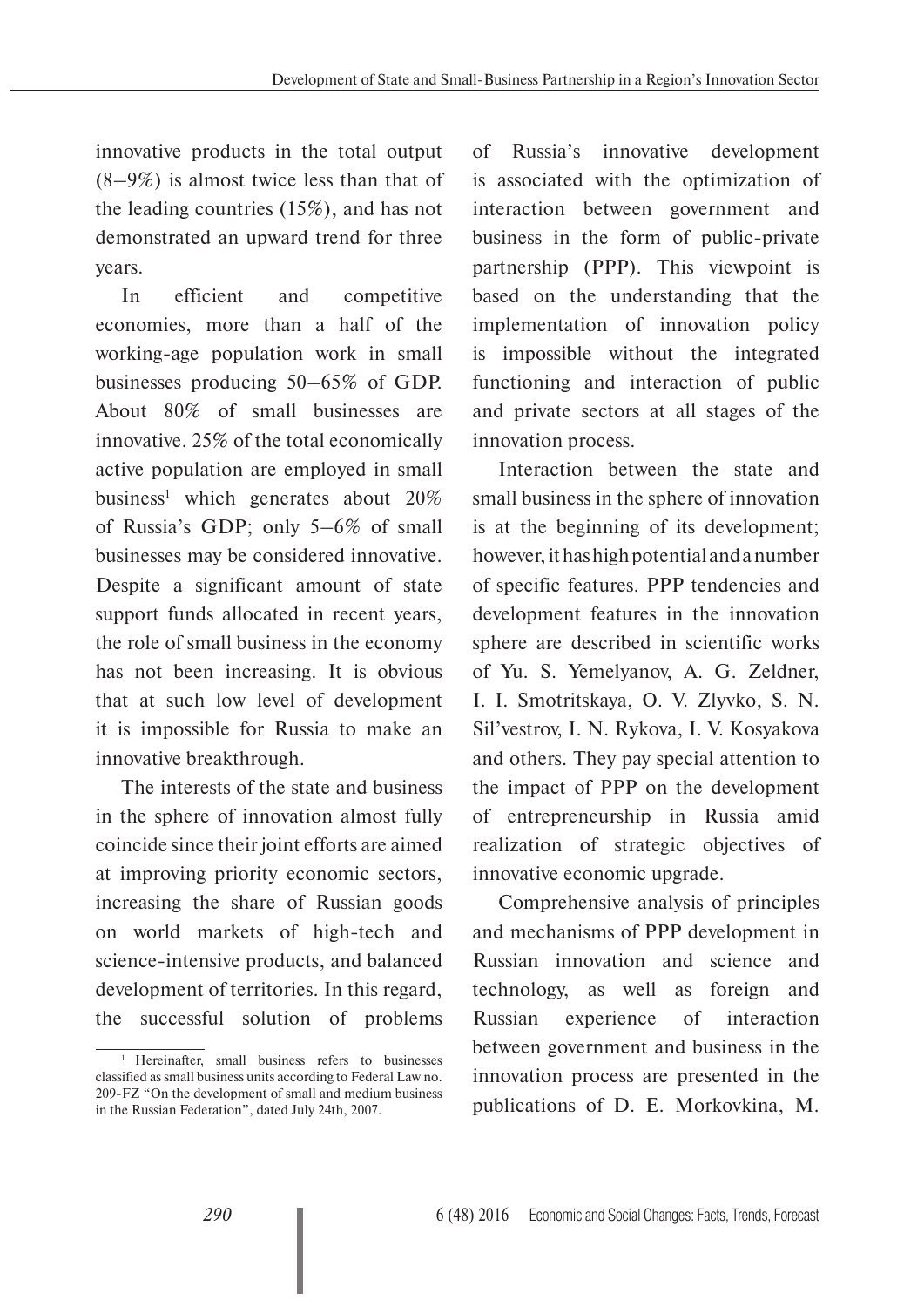A. Bespalova, O. V. Grigorenko, L. M. Igolkina, E. V. Kozlova. The experience of cooperation of academic institutions and business in the innovation sector based on the principles of PPP is studied in the works of E. O. Dmitrieva, M. S. Guseva, I. A. Kholodilin, S. M. Nikitenko, T. Ksenofontova.

The authors highly appreciate the contribution of these scientists in the issue under study and note that the ways of using PPP techniques in innovation with the participation of small businesses are underdeveloped in theory and practice. According to the authors, One of the obstacles for systematic introduction of PPP mechanisms for the implementation of specific goals and tasks of innovative development of the country and individual regions is the uncertain nature and unstated areas of partner cooperation, lack of efficient mechanisms of involvement small businesses in innovative projects.

The purpose for this study is to clarify the nature and spheres of partnership between the state and small business in the innovation sector and develop a set of proposals for improving their interaction according to the PPP pronciples.

The study of approaches of foreign authors such as D. B. Audretsch, M. Bult-Spirng, M. J. Enright, Y. Entezari and Europe sources on PPP helps conclude that the term "public-private

partnership" refers to almost any form of cooperation between the state and business. Russian researchers such as O. V. Ivanov, V. A. Kabashkin, P. V. Savranskii and V. Yu. Solov'ev define public-private partnership as a formal institutional and organizational alliance between public and private sectors in order to ensure the production of public goods or products which arte traditionally manufactured by the public sector. Federal Law of the Russian Federation No. 224-FZ "On public-private partnership, municipalprivate partnership in the Russian Federation", dated July 13, 2015 establishes the following definition of PPP: "Legally regulated for a certain period of time cooperation of a public partner on the one side and a private partner on the other side based on pooling of resources and risk-sharing, carried out on the basis of PPP agreements concluded in accordance with the present Federal Law for the purpose of attracting private investment, as well as provision by public authorities and bodies of local self-government of availability of goods, works and services and improvement of their quality".

The common feature is the provision stating that PPP is not a simple combination of its participants' techniques and resources, but a special mechanism of relations between the public and private sector. In Russian innovation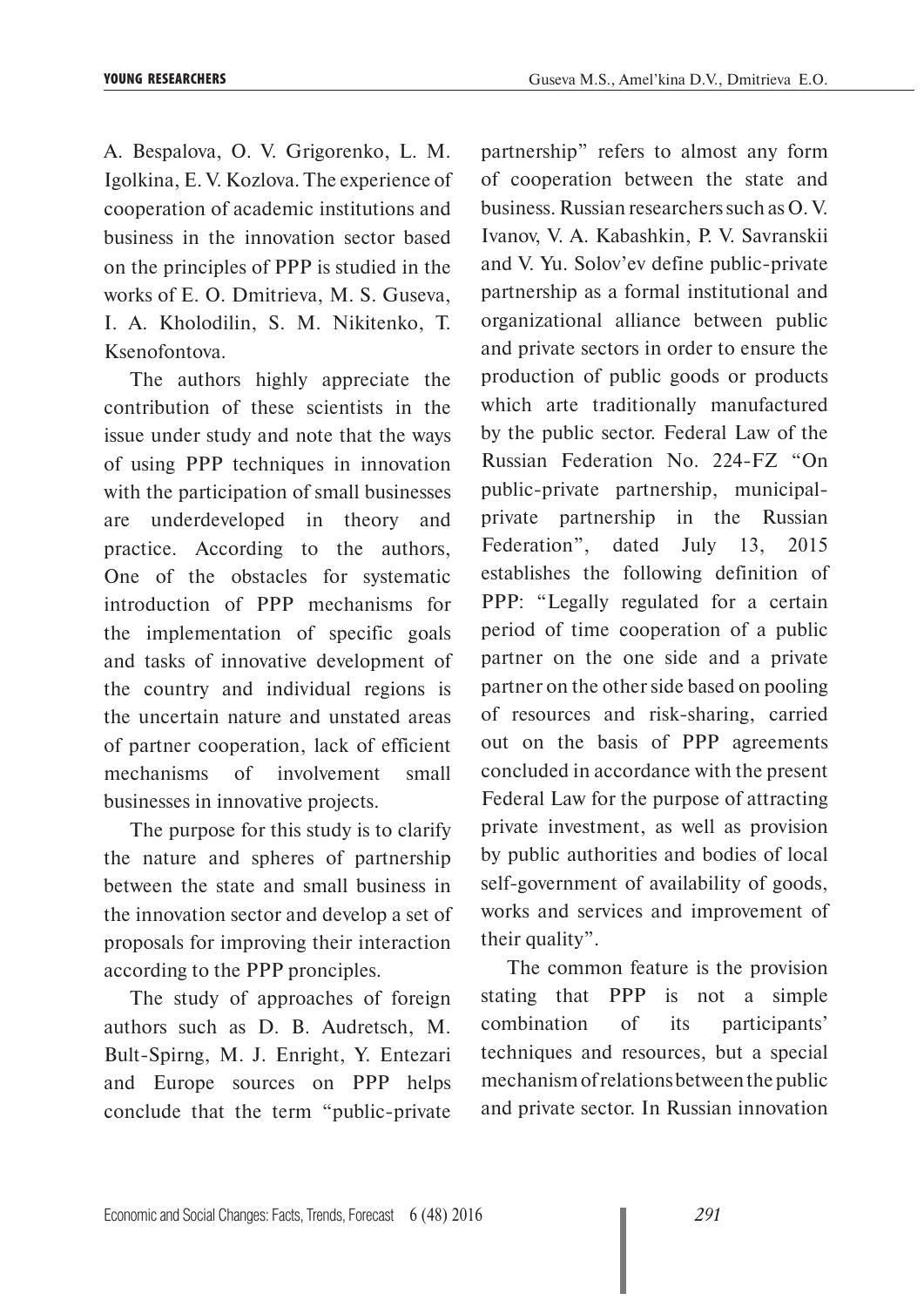sector the partnership of the state and small business goes beyond a "formalized institutional and organizational alliance between the public and private sectors", including various forms of cooperation and interaction.

Analysis of Russian and foreign literature sources and the study of practices of Russian regions help classify the main mechanisms of innovative economic development based on the use of PPP, which are the following:

– software public investment as a tool for implementing innovation policy (PPP concept);

– creation and maintenance of activity of development institutions (PPP projects);

– formation and development of innovation territorial clusters (PPP projects);

– creation and support of innovation infrastructure development of high-tech business (special economic zones, technoparks, business-incubators, technopolises) (PPP-projects).

In this diversity of mechanisms it is necessary to distinguish between PPPprojects and partnership as a concept of interaction between government and businesses (PPP-concepts) taking into account the existing legal and regulatory framework. In Russian subjects, PPP in the innovation sector is often identified

with the forms of state support for entrepreneurship rather than with partnership, which is not entirely correct. Following this logic, the authors do not categorize direct financial and nonfinancial support of participants of innovations, including small and medium businesses, as forms and manifestations of PPP in the innovation sector.

Russia has accumulated some experience of PPP. According to data of PPP Development Center, the country's unified PPP information system has more than 1 300 registered projects which are to be implemented (an agreement has been made), 15 of which are federal, 191 projects are regional, more than 1 100 projects are municipal. In 2015, 873 projects have been successfully implemented (for comparison: in 2013 – there were only 86 projects). The majority of the projects (87.7%) are being implemented in the form of concessions in accordance with Federal law no. 115- FZ "On concession agreements", dated of 21st, July 2005 (*Fig. 1*).

The peculiarity and, at the same time, the problem of financing Russian PPP projects is the predominance of state investment over private. In particular, the ratio of the amount of private infrastructure investment of PPP projects to Russia's nominal GDP is about 1%. For comparison: in India – 9.5%, in Brazil –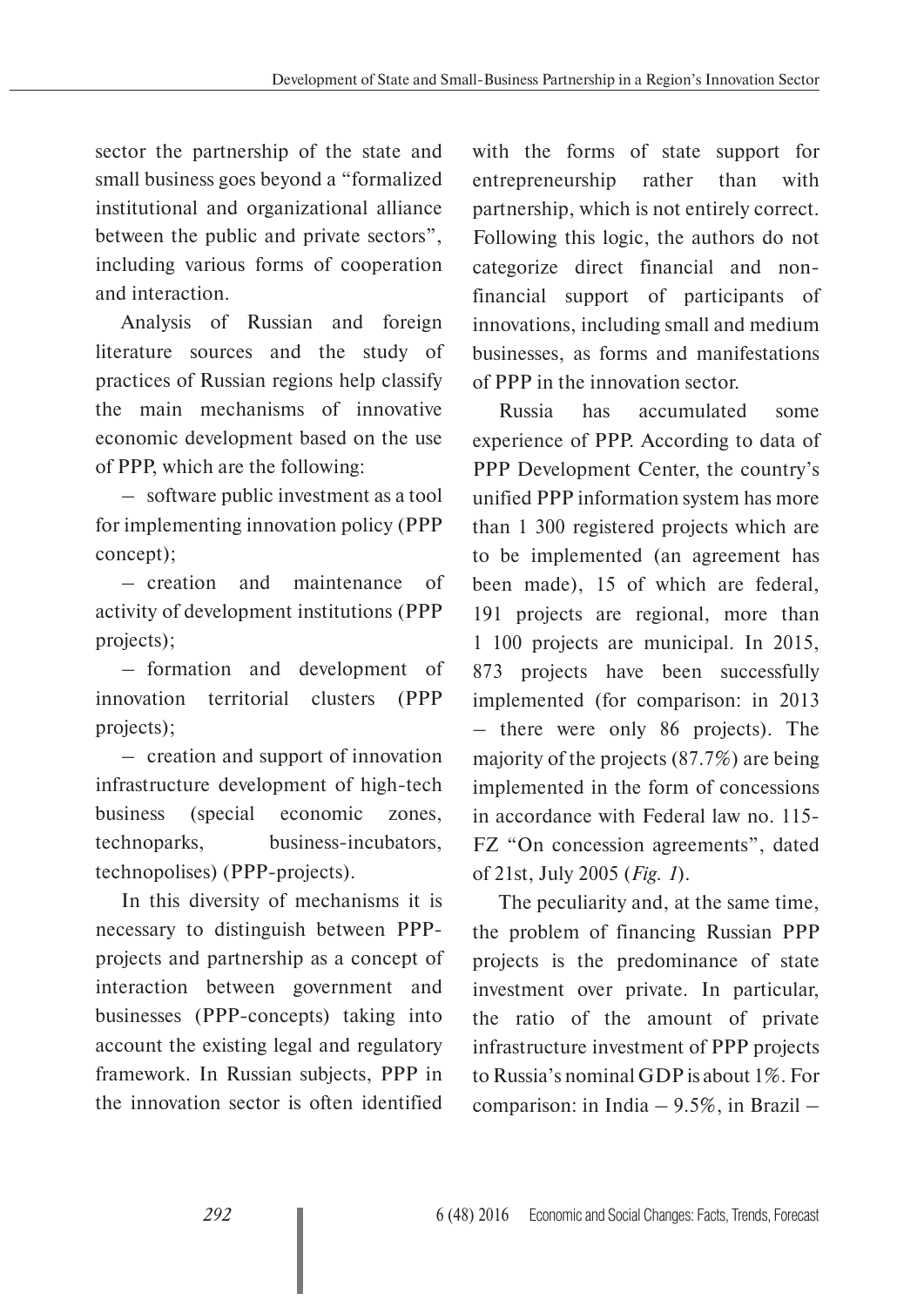

18.9%. Mostly large business takes part in the implementation of PPP-projects due to lack of developed mechanisms of attracting small and medium business units (SMBU) to the participation in PPP-projects. However; small business plays a special role in innovation economic development. According to D. Birch, American researcher and the first winner of the International award for research in entrepreneurship and small business, new growth drivers are small and medium businesses. When studying the influence of dynamic and fast-growth companies on macroeconomic performance, it was D. Burch who defined them as "gazelle

companies", the name which later became wide-spread. According to estimates of D. Birch, "gazelle companies", accounting for only 4% of the total number of companies, created approximately 70% of new jobs which appeared in the USA in 1988–19922 .

American Professor A. Cooper in the mid 1960s also stressed that small businesses become the carriers of growth in modern economic conditions. This, in his opinion, is due to three factors:

<sup>2</sup> Birch D.L. *Job Creation in America.* New York: Free Press, 1987; Birch D.L. *The Job Generation Process.*  Cambridge, MA: MIT Program on Neighborhood and Regional Change, 1979; Birch D.L. Who Creates Jobs? *Public Interest,*1989.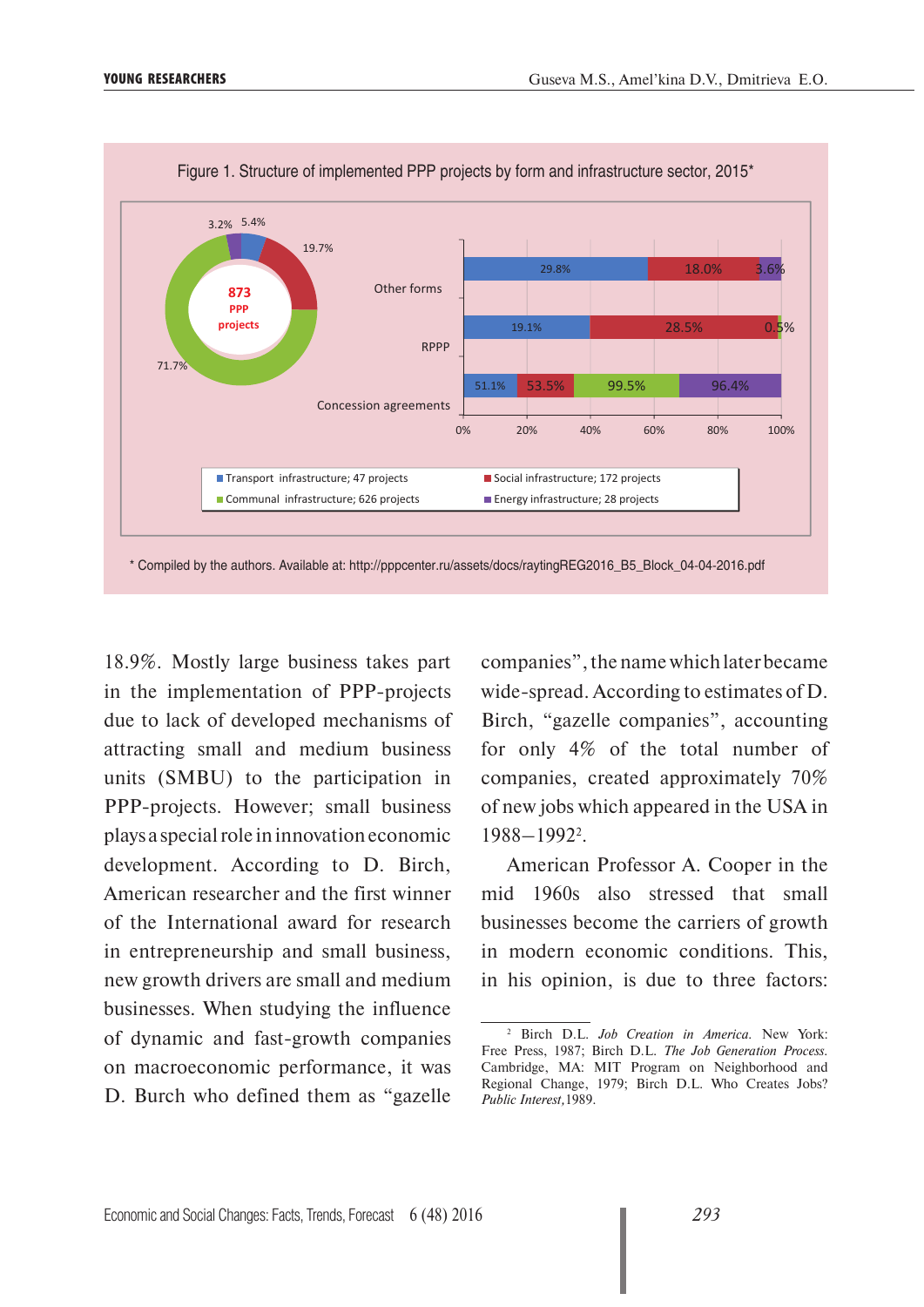personnel qualifications, attitude of technical experts to the financial aspects of business activities, communication and coordination<sup>3</sup>.

D. Audretsch and Z. Acs called small businesses "agents of change", claiming that they come to the market to undertake innovation activity, and produce a new product. These very scientists first noted that some industries create the most favorable conditions for innovation of small business, and some industries – for large business<sup>4</sup>.

W. Baumol drew attention to the complementarity of innovation activity of small and large companies<sup>5</sup>. The scientist claimed that small businesses make a real breakthrough and large businesses make an additional contribution associated with the capacity-building and increased speed of diffusion of innovation, brings in big business. Therefore, state innovation policy should be aimed at balanced development of both small and large business. Such development can be based on the principle of "triple helix".

The Triple Helix model proposed and described by G. Etzkowitz for the innovation university of knowledge society<sup>6</sup>. In this model, there are three equal institutional spheres – university (science), business and the state, which do not only perform their traditional missions, but also begin to play new roles, performing the functions of other institutional spheres. That is where institutional spheres partially overlap, people meet, new ideas are generated, innovations are created and commercialized. The researchers' conclusions about innovation entrepreneurship are confirmed by economic calculations in the works by A. Díaz-Chao, Sainz-J. González, J. Torrent-Sellens, H.-S. Ryu, J.-N. Lee, S. Hong, T. Li, L. Oxley.

The role of small business in the Russian economy in general and its innovation development is still insignificant, productivity in SMBU of Russia accounts for 0.9 million rubles per person (in the EU states this value is fixed at 2.2 million rubles, in the USA – 3.4 million rubles). The authors consider regional features of small business using the example of the Samara Oblast which is ranked first in the Volga Federal District by number of small businesses. As of

<sup>3</sup> Cooper A.C. Small Companies can Pioneer New Products. *Harvard Business Review,* 1966, vol. 44(5), pp. 162-179.

<sup>4</sup> Audretsch D.B. New Firm Survival and the Technological Regime. *Review of Economic and Statistics,*  1991, volume 73(3), pp. 441–450; Acs Z. J., Audretsch D.B. Innovation in Large and Small Firms: An Empirical Analysis. *American Economic Review,* 1988, volume 78(4), pp. 678– 690.

<sup>5</sup> Baumol W.J. *The Free-Market Innovation Machine: Analyzing the Growth Miracle of Capitalism.* Princeton, NJ: Princeton University Press, 2002.

<sup>6</sup> Etzkowitz G. *Triple Helix Model.* Available at: http:// innov.etu.ru/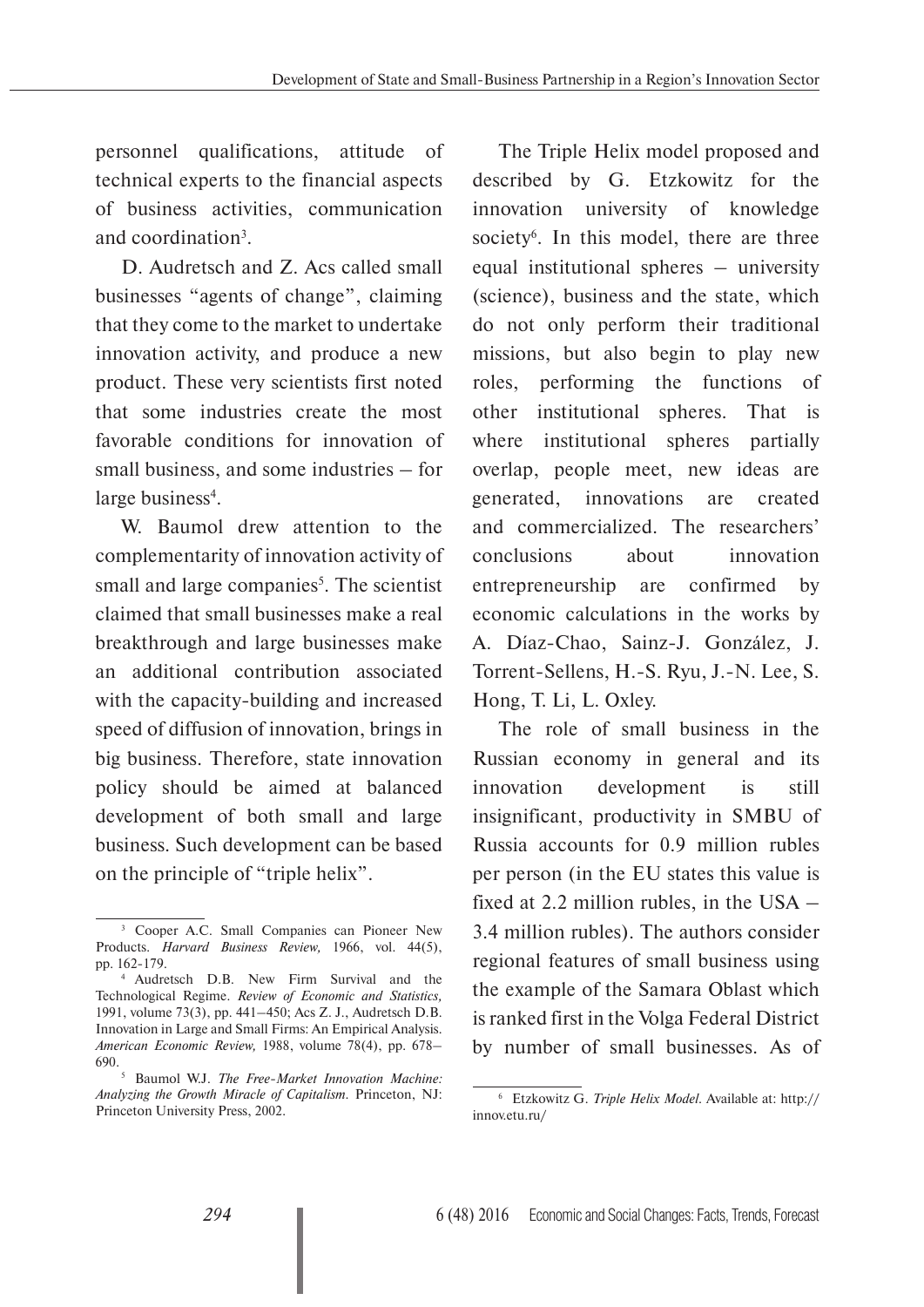| Indicators                                                                                                  | 2010  | 2011  | 2012  | 2013  | 2014  | $2015**$ |
|-------------------------------------------------------------------------------------------------------------|-------|-------|-------|-------|-------|----------|
| Number of small businesses, thousand units                                                                  | 41.9  | 47.8  | 52.0  | 53.3  | 46.9  | 47.6     |
| Average number of employees of small businesses excluding<br>external part-timers, thousand people*         | 295.8 | 251.5 | 291.4 | 279.7 | 279.6 | 270.5    |
| Share of employed in small business, %                                                                      | 19.6  | 16.7  | 19.3  | 18.6  | 18.6  | 18.0     |
| Small business turnover, billion rubles*                                                                    | 443.1 | 396.1 | 549.5 | 615.3 | 600.1 | 583.5    |
| Share of small business production in the output of products and<br>services of the region's enterprises, % | 29.5  | 21.8  | 27.1  | 27.9  | 25.2  | 22.2     |
| Turnover per 1 small business employee, million rubles                                                      | 1.96  | 1.57  | 1.89  | 2.2   | 2.15  | 2.93     |
| Turnover per 1 small business, million rubles                                                               | 10.58 | 8.29  | 10.57 | 11.54 | 12.8  | 16.67    |
|                                                                                                             |       |       |       |       |       |          |

Table 1. Indicators of small business and innovation development of the Samara Oblast in 2010–2015 (including micro-enterprises)\*

\*Compiled by the authors using data from: http://www.gks.ru/wps/wcm/connect/rosstat\_main/rosstat/ru/statistics/publications/catalog/ doc\_1139841601359, http://www.gks.ru/bgd/regl/b15\_14p/Main.htm, http://samarastat.gks.ru/wps/wcm/connect/rosstat\_ts/samarastat/ \*\*In the authors' evaluation based on http://economy.samregion.ru/activity/predprinim/itogi/razvitie-malogo-i-srednegopredprinimatelstva-samarskoy-oblasti-v-2015-godu/

2015, 47.6 thousand of small businesses were registered in this region (*Tab. 1*).

About 18% of the total number of the employed in the region's economy are involved in small business. As of July 01, 2016, the structure of small enterprises consists by 42.4% of organizations engaged in wholesale and retail trade, repairs of different equipment and personal appliances, by 15.2% of enterprises of the industrial sector, by 12.4% of construction companies, by 5.5% of agricultural enterprises, and by 24.5% of firms which provide various services.

In recent years there is a trend of a steady decline in the number of small enterprises (from 53.3 thousand units in 2013 to 47.6 thousand in 2015) and in the share of production of small business

in the output of products and services of the region's enterprises (27.9% in 2013, 22.2% – in 2015). The region is significantly behind the district's leaders (the Nizhny Novgorod Oblast and the Republic of Tatarstan) by average number of workers employed in small business and turnover of small enterprises in the region.

These circumstances suggest that the use of potential of small enterprises in economic activities is inefficient. Achieving long-term economic growth of the region is impossible without mechanisms and techniques which increase the efficiency of state participation in the support of small business which is a driver of innovation. In this respect the Samara Oblast has unique experience in PPP realization.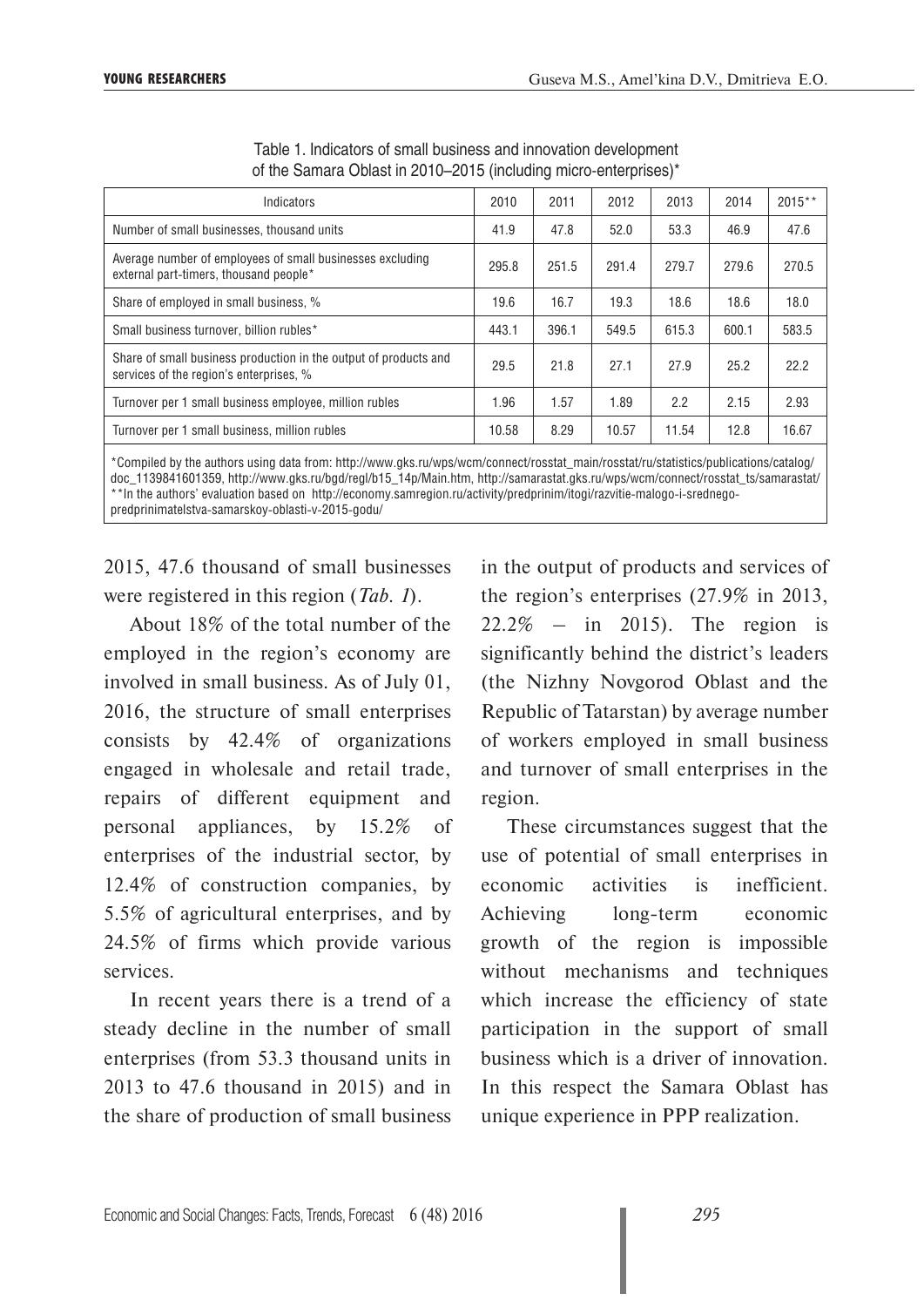| <b>RF</b> constituent entity                                                                                                  | Value and position by year |                    |                  |  |  |  |
|-------------------------------------------------------------------------------------------------------------------------------|----------------------------|--------------------|------------------|--|--|--|
|                                                                                                                               | 2015-2016                  | 2014-2015          | 2014             |  |  |  |
| <b>Moscow</b>                                                                                                                 | 60.2% (1 place)            | 63.8% (3 place)    | 52.3 (10 place)  |  |  |  |
| Saint-Petersburg                                                                                                              | 59.9% (2 place)            | 69.2% (1 place)    | 73.9% (1 place)  |  |  |  |
| Samara Oblast                                                                                                                 | 59.6% (3 place)            | 59.6% (7 place)    | 54.3% (8 place)  |  |  |  |
| Novosibirsk Oblast                                                                                                            | 57.4% (4 place)            | 61.9% (4 place)    | 65.5% (3 place)  |  |  |  |
| Nizhny Novgorod Oblast                                                                                                        | 53.6% (5 place)            | $61.5\%$ (5 place) | 62.3% (5 place)  |  |  |  |
| Sverdlovsk Oblast                                                                                                             | 49.7% (6 place)            | 59.6% (8 place)    | 63.9% (4 place)  |  |  |  |
| Leningrad Oblast                                                                                                              | 48.4% (7 place)            | 60.2% (6 place)    | 55% (7 place)    |  |  |  |
| Moscow Oblast                                                                                                                 | 47.9% (8 place)            | 56.6% (9place)     | 38.0% (34 place) |  |  |  |
| Ulyanovsk Oblast                                                                                                              | 44.6% (9 place)            | 52.5% (12 place)   | 17.7% (72 place) |  |  |  |
| Republic of Tatarstan                                                                                                         | 43.0% (10 place)           | 66.7% (2 place)    | 70.6% (2 place)  |  |  |  |
| Voronezh Oblast                                                                                                               | 33.4% (20 place)           | 54.4% (10 place)   | 60.4% (6 place)  |  |  |  |
| Yaroslavl Oblast                                                                                                              | 21.2% (44 place)           | 49.3% (16 place)   | 52.7% (9 place)  |  |  |  |
| * Compiled by the authors based on data from: http://pppcenter.ru/assets/docs/raytingREG2016_B5_Block_04-04-2016.pdf, http:// |                            |                    |                  |  |  |  |

Table 2. TOP-list of Russian leaders by level of PPP development and changes in their positions in the ranking during 2014–2016\*

According to experts of the PPP Development Center (statistics are recorded since 2014), the region has managed to achieve impressive results. In 2015–2016, the level of PPP development amounted to 59.6% (at the national average  $-24.4\%$ ). This is the third position on the country's ranking list (*Tab. 2*).

pppcenter.ru/assets/files/raytingREG-Block\_26-03-2015\_new\_edition.pdf

Due to the fact that the technique of calculating the PPP rating in 2016 changed significantly compared to 2014– 2015, experts recommend not to compare the current figures directly with the figures of the previous period, but to correlate actual results with the target values. The actual value of PPP development indicator in the Samara Oblast during 2015–2016 exceeded the projected

value by 11.1%, which is the best result in the group of regions leading in PPP development. The leading positions of the Samara Oblast are explained by the accumulated successful experience in structuring and implementation of PPP projects (2nd position after Saint Petersburg in the PPP ranking by factor "projects' implementation"), as well as by the developed institutional environment (9th position by factor "institutional environment"). However, expert estimates of the region's investment attractiveness are ambiguous. According to the Expert RA rating, in 2011–2015 the Samara Oblast remained in the group with medium investment potential and moderate investment risk (group 2B). The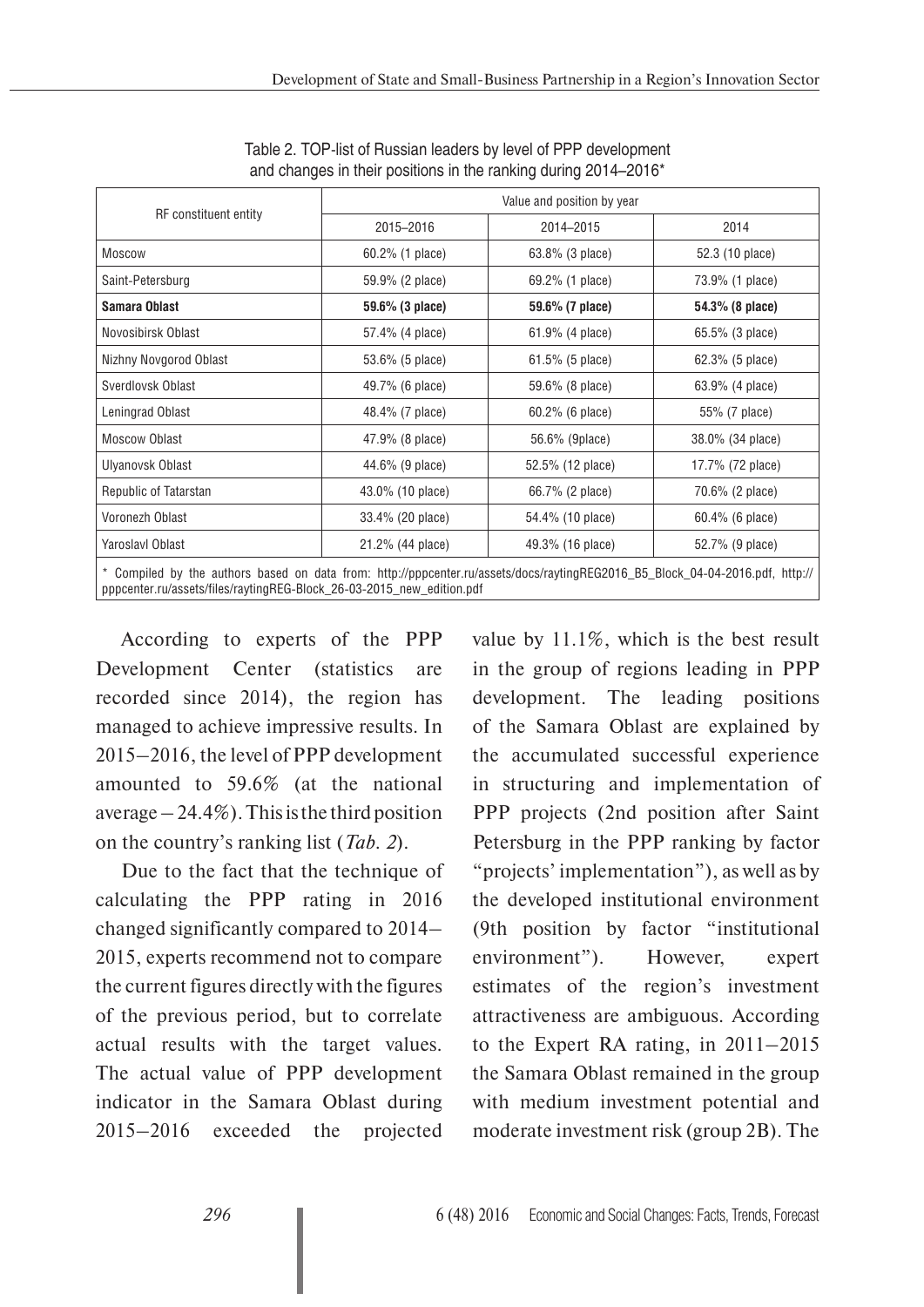| Rating                                    | 2014 | 2015 | Dynamics evaluation |  |  |  |
|-------------------------------------------|------|------|---------------------|--|--|--|
| Integral rating                           |      |      |                     |  |  |  |
| - regulatory environment                  |      |      |                     |  |  |  |
| - business institutions                   |      | D    |                     |  |  |  |
| - infrastructure and resources            |      |      |                     |  |  |  |
| - support of small business               | А    |      |                     |  |  |  |
| Source: http://investinregions.ru/rating/ |      |      |                     |  |  |  |

Table 3. Dynamics of indicators of the Samara Oblast in the rating: integral index and certain aspects, 2014–2015

oblast's positions in investment potential in the same period steadily declined – from the 8th position in 2011 to the 12th in 2015, investment risks were raised. At the same time, the Samara Oblast improved its position among Russian regions by amount of investments in fixed capital (from the 18th to 11th position respectively), the Volga Federal District – from the 4th to the 3rd position<sup>7</sup>.

According to the National Rating of Investment Climate (made since 2014), in 2015, the Samara Oblast improved its positions and entered the group of regions with medium quality of business conditions. The areas such as "regulatory environment" (assigned "E" rating), "infrastructure and resources" (assigned "C" rating) are characterized by extremely low positions. **High level of administrative barriers** and **state regulation of business development** in the region significantly inhibit the growth of entrepreneurial activity *(Tab. 3).* 

The Samara Oblast ranked 25th among all Russian regions in the ranking of innovation development made by the Higher School of Economics, the oblast was included in the list of regions steadily losing their positions by particular ranking indicators. The share of innovative goods, works and services in the total output of goods, works and services produced in the region is 2.5 times higher than the national average; however, it is gradually declining  $(in 2014 - 21,1\%, in 2013 - 22.9\%).$ According to the statistical compilation of the Higher School of Economics "Indicators of innovation activity", the proportion of organizations engaged in innovation reduced and amounted to 6.3–5.8% in 2012–2014.

The indicators characterizing small business innovation activity in the Samara Oblast in accordance with the periodicity are shown in *Figure 2*.

The number contracts with small businesses for the supply of goods, execution of works and delivering services for state and municipal needs has

<sup>7</sup> *Samara Oblast Investment Ratings.* Available at: http:// economy.samregion.ru/activity/investicii/invest\_reiting/ investitsionye-reytingi/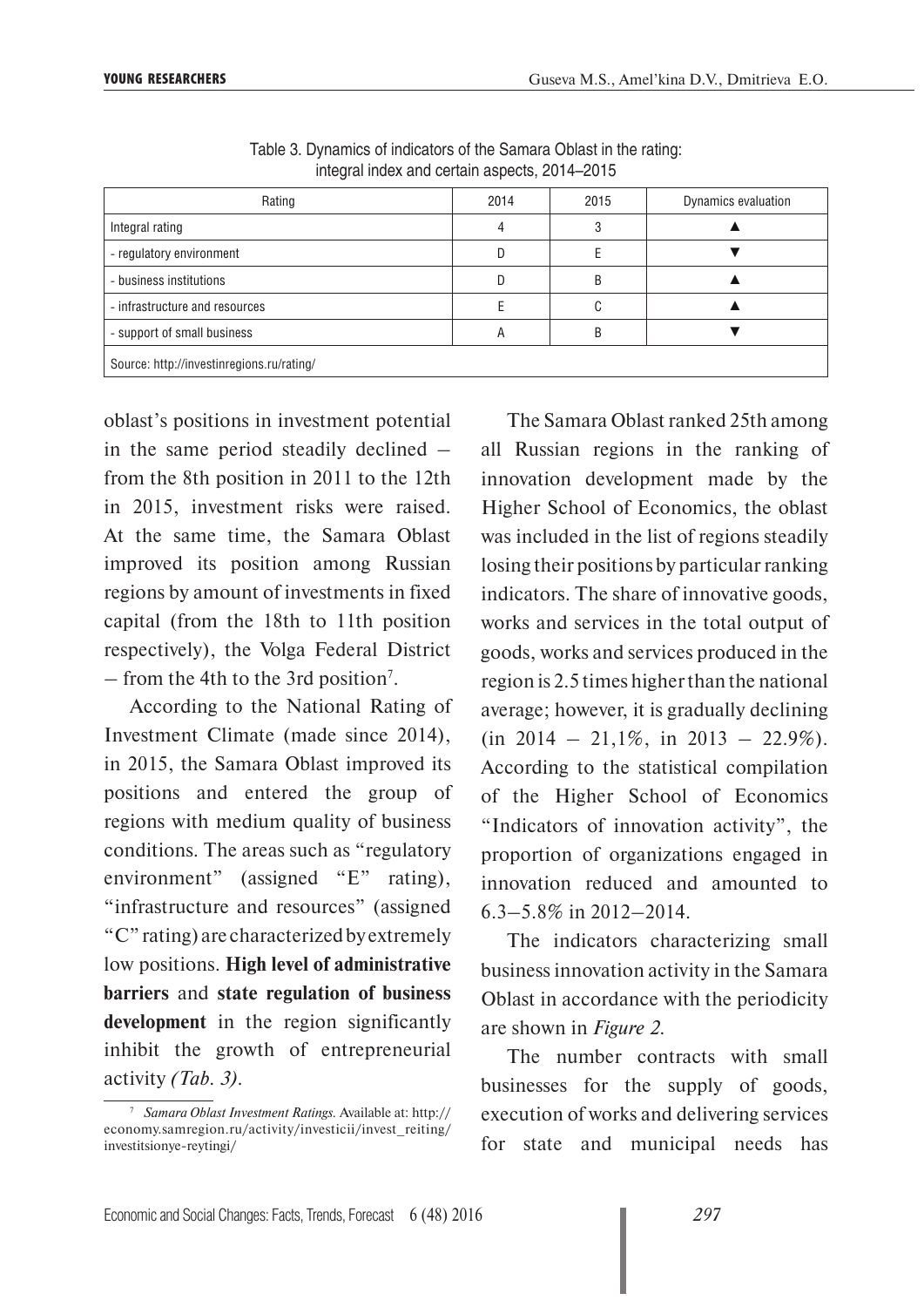

\* The period of statistical observation is defined by Form no, 2-MP innovation "Data on technological innovations of small businesses" – once in every two years.

\*\* Compiled by the authors according to: http://www.gks.ru/wps/wcm/connect/rosstat\_main/rosstat/ru/statistics/science\_ and\_innovations/science/#



Figure 3. Structure of PPP projects in the Samara Oblast by industry of the created infrastructure in 2014–2016\*

\*Compiled by the authors based on data from: http://economy.samregion.ru/activity/GCHP/analit\_gchp/statistikagchp-na-01-07-2016/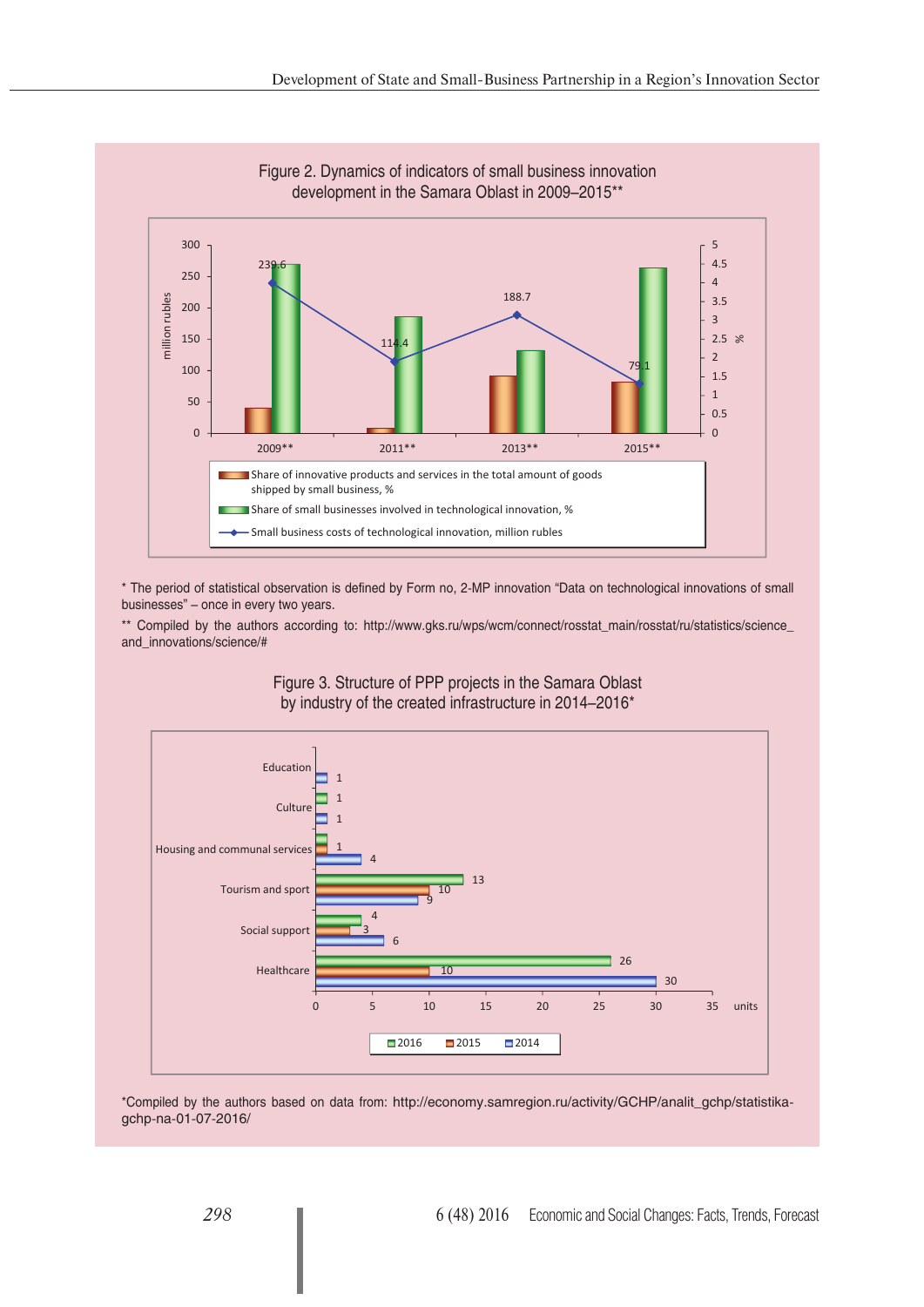increased more than twice (according to government statistics – from 3,210 to 6,766 contracts per year).

The marked trends suggest the need for deep study of mechanisms for successful cooperation between the state and small business in the innovation sector, including on a PPP basis.

According to the Ministry of Economic Development, Investments and Trade of the Samara Oblast (the region's competent body on PPP), the PPP market includes 52 investment projects. Statistics on PPP projects has been recorded since 2014 (represented in *Figure 3*).

There are 15 investment projects at the stage of implementation. They are projects of the social sector: 10 projects signed a concession agreement; 2 projects have lease contracts with investment commitments; 3 projects have longterm investment agreement-memoranda (quasi-PPP). It is important to note that as of April 01, 2016, total private investments in projects of state and municipal private partnership amounted to 11.8 billion rubles. The PPP projects were fully financed by extra-budgetary sources; this distinguishes the Samara Oblast from other Russian regions.

Creation and ensuring of innovation infrastructure is one of the key areas of application of PPP as a tool for stimulating innovation in the Samara Oblast. Innovation infrastructure is organized

from the point of view of ideology of meeting the needs of business and replacing the missing elements of the innovation process. The state does not guide of lead, but creates the most favorable conditions. Institutions of innovation activity development in the Samara Oblast constitute a regional innovation ecosystem. In December 2014, at the forum Innovation Ecosystem (in Sochi) the innovation system of the Samara Oblast was recognized as one of the best regional practices in systematic innovation process.

The region set up the necessary PPP institutions in the innovation sector. As for financing of innovation activities of specific business units and their projects, there are non-profits such as Innovation Fund of the Samara Oblast, Fund for Promotion of Venture Investments in Small Business in science and technology in the Samara Oblast, Fund for Seed Investment, national competent authority Agency for Investment Promotion of the Samara Oblast, Fund for Long-Term Direct Investment of the Samara Oblast. Technological and organizational support for SMBU innovation is provided by Zhiguli Valley technopark acting in the sphere of high technologies; business incubators; Regional Center for Innovation, Government Autonomous Agency of the Samara Oblast Centre for Innovation Development and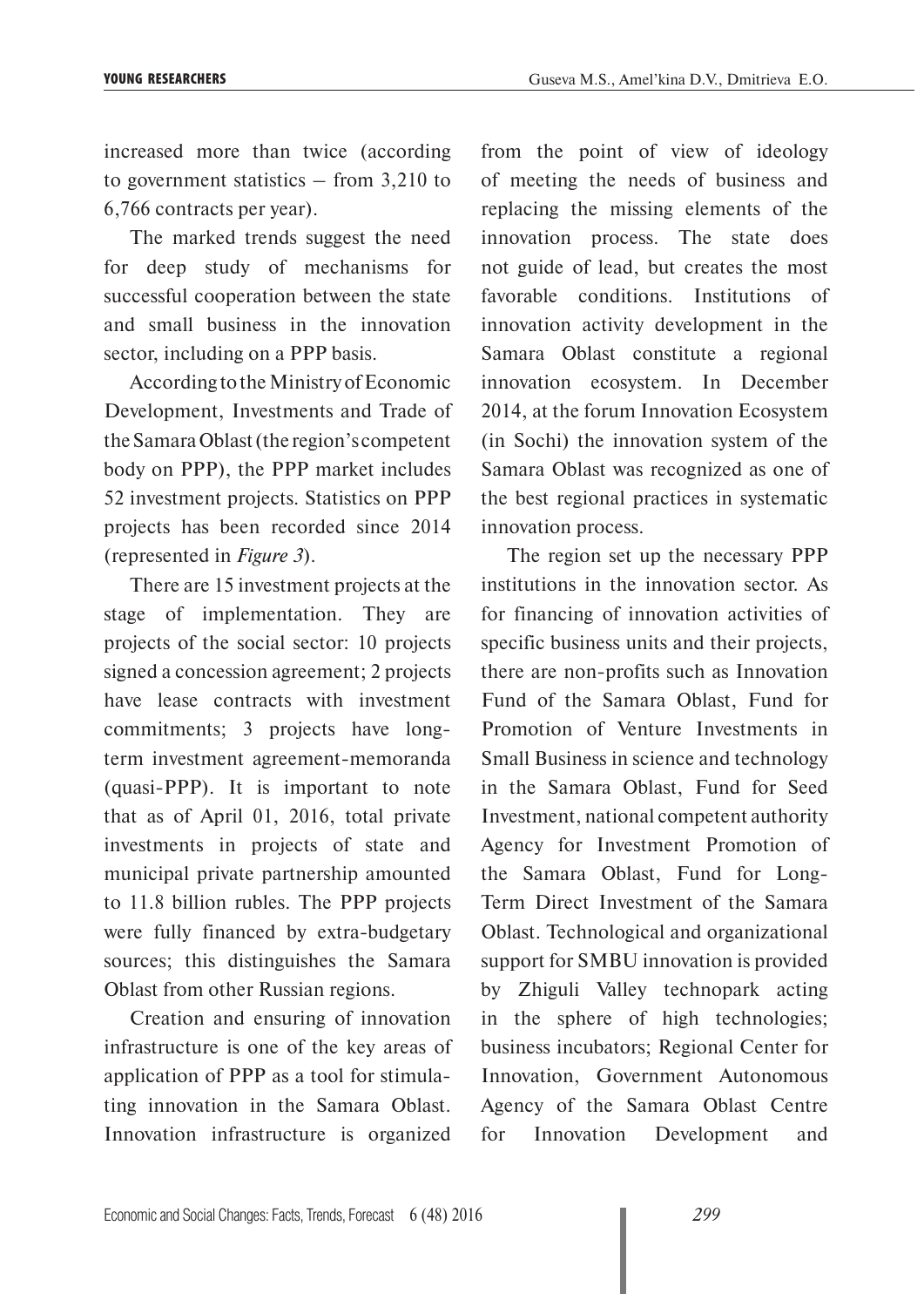Cluster Initiatives, Regional Centre for Entrepreneurship Development of the Samara Oblast Foundation, etc.

Active interaction between the state and business in the innovation sector is also carried out in the framework of implementation of the "Complex investment project for the development of innovation territorial aerospace cluster of the Samara Oblast for 2012–2021" and the state program "Development of innovation territorial aerospace cluster of the Samara Oblast" for 2015–2018".

Aerospace cluster (ASC) of the Samara Oblast currently brings together 63 members, including 10 academic and research institutions and 27 small businesses (2015). SMSPs include 10 engineering, 7 production and 10 service enterprises *(Fig. 4).*

Among 27 small ASC businesses 10 of them conduct research in natural sciences and engineering. The founders of these enterprises were private individuals (6 enterprises), major manufacturing companies (2 enterprises), state educational (scientific) institutions together with private individuals and non-profit organizations (2 enterprises).

All in all, state higher educational (scientific) institutions created 5 small innovation enterprises included in the Samara aerospace cluster, including 2 enterprises engaged in scientific research and development in natural science and engineering, 1 enterprise for aluminum

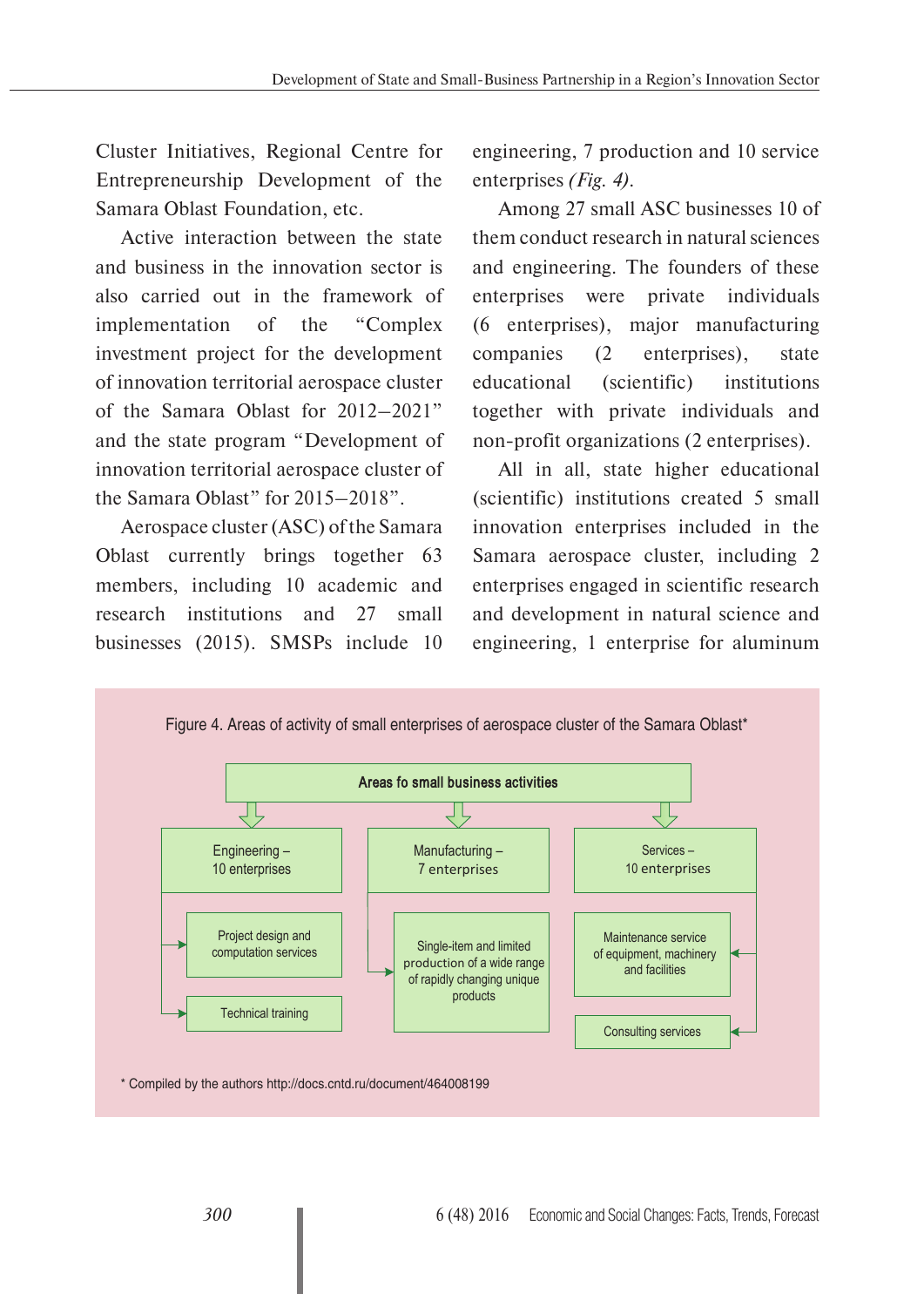alloys manufacturing, 1 enterprise for production of electrical distribution and regulation equipment and 1 enterprise for production of soldering, welding and cutting equipment, machinery for surface thermal treatment and spraying.

Thus, small ASC business of the Samara Oblast is presented by:

– small businesses partly performing the functions of other cluster members, freeing them from non-core activities and thereby reducing costs

– small innovation companies (SIC) established by large industrial or scientific cluster members for addressing specific project objectives and providing the elaboration of a specific innovative idea (product).

Attracting small businesses to the implementation of cluster initiatives in the Samara Oblast is carried out on the basis of project-oriented approach *(Fig. 5).*

During 2012–2015 the number of ASC small enterprises increased almost 4 times (from 7 to 27), their revenue increased by 28.7%, export revenue – by 13.6%. According to content analysis, out of 27 small businesses included in the number of cluster members in 2015 only 15 (including 1124 participations in tender projects, 678 tenders won, 656 contracts) of them had experience in public procurement and contracts.

The Samara ASC is the leading one in the project of pilot innovation regional clusters of Russia's economic development by amount of investment from the federal budget (2012–2015 – 6838.26 million rubles). The amount of extra-budgetary investment for the same period amounted to 10017.65 million rubles, *i.e.* it exceeded public investment by 1.5 times. Private investment of the cluster's small enterprises amounted to 11.5 million rubles.

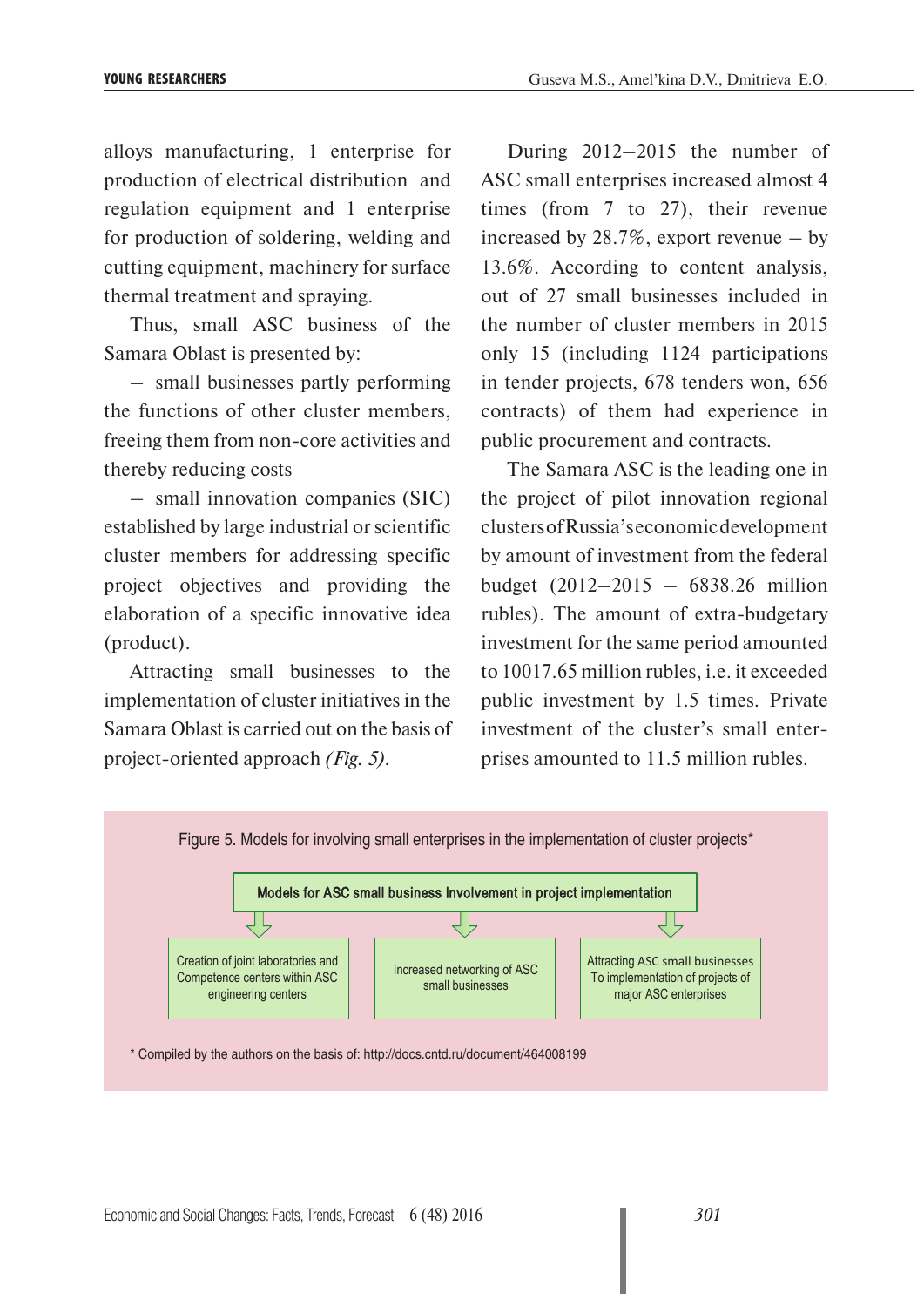Thus, the condition for effective PPP implementation in the innovation sector of the Samara Oblast is the participation of three equal institutional spheres: science, business and the state.

The Strategy for improving the competitiveness of the Samara Oblast up to 2030 considers **innovation system development** the key area.

This means:

– development of academic research and its focus on priority scientific areas;

– formation of a unified regional system of innovation commercialization;

– stimulation of companies' innovation activity;

– reformation of mechanisms of regional innovation system management;

– assistance in the implementation of innovation projects aimed at creating priority markets for the Samara Oblast in the framework of implementation of the National technology initiative.

The Samara Oblast is one of 10 pilot regions selected by the Agency for Strategic Initiatives and the Russia's Venture Company for implementation of the regional model of the National technology initiative. It is planned that by 2025 the region will have become a center for industrial innovation with new promising knowledge-intensive industries and a formed engineering area of specialization. This will support

the technological readiness of small and medium business units to the increasing demands of existing motorcar construction and aerospace clusters, as well as the developing innovation cluster of medical and pharmaceutical technologies.

An important strategic area of PPP development in the Samara Oblast is support for small and medium businesses, primarily through the PPP mechanism. This region is less concentrated on maintaining its leading role in business partnership and more focused on creating conditions for increasing private investment and involving small businesses in innovation capital-intensive projects.

Active participation of small business in PPP in the innovation sector, in the authors' opinion, will contribute to the implementation of the following activities:

1. Development of models of financing of innovation activity, including by using modern financial techniques and mechanisms of involving extra-budget investment in high-technology economic sector and by co-financing part of the applied research.

The strengthening of direct government financial support for small business should be implemented on the basis of selection of enterprises (projects) according to the criteria of a venture company. The state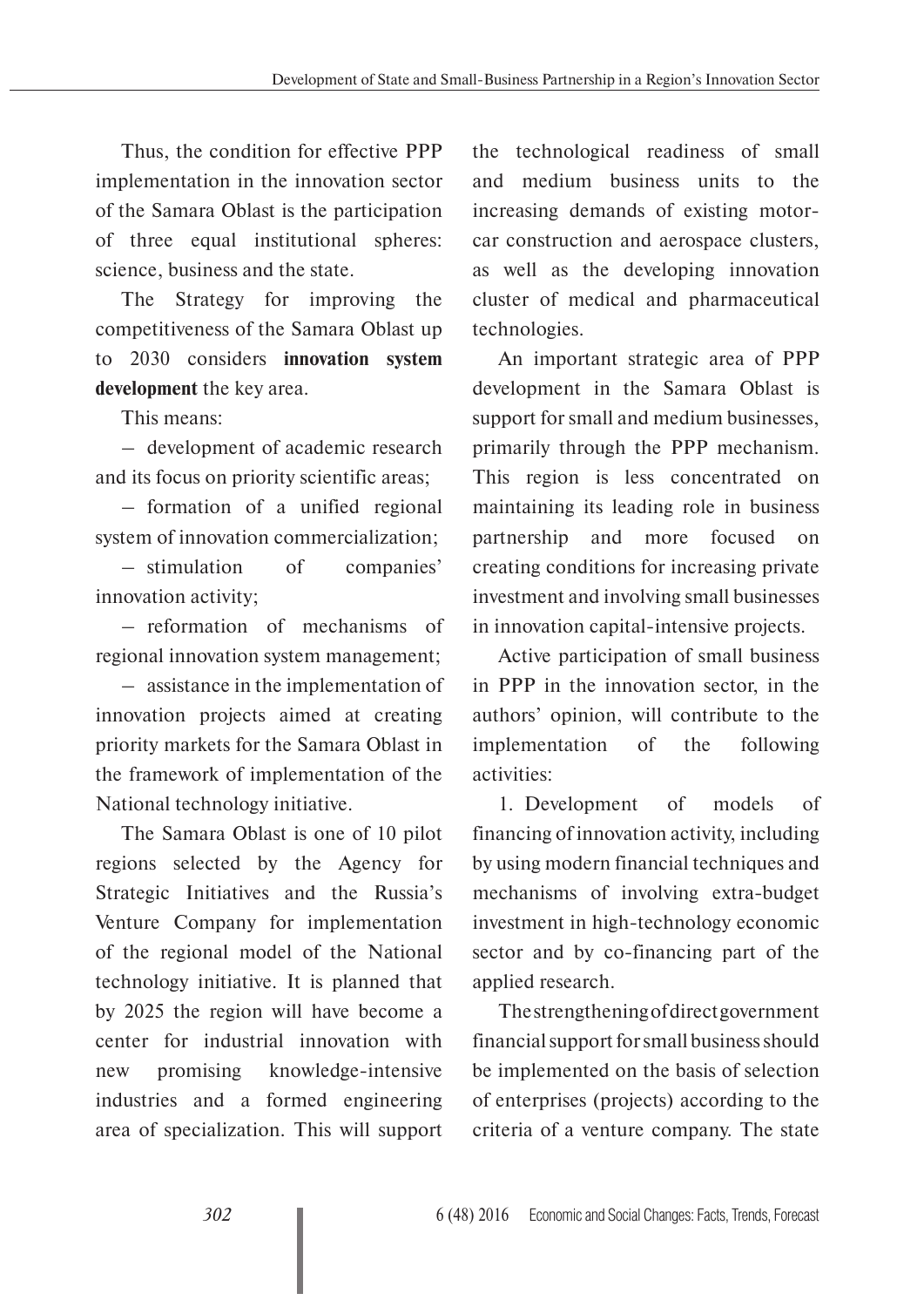should focus its efforts on the development of venture capital financing, for example, through collective forms of investment (investment partnership), convertible loans, crowd funding, attracting angel investors.

2. Creation and development of innovation, scientific and educational infrastructure of national and regional innovation systems. The authors believe that state support should be directed not only to small companies with high potential of innovation-driven growth, but also on investment in knowledge and competences: educational infrastructure, technology transfer centers, promotion of brands, provision of subsidies and subventions for the formation of patent protection, etc.

3. Creating conditions for reproduction and functioning of small innovation enterprises in science, technology and manufacturing.

3.1. Improving the effectiveness of public support for small innovative enterprises (SIE):

– development of legal base for SIE activity, which should be based on the formation of a separate legal document governing the establishment, operation and closure of activities of small enterprises engaged in creation and implementation of research results, as well as the procedure and mechanism for providing state support;

– liberalization of tax legislation and taxation: granting the right of applying a simplified tax system without a annual turnover threshold, tax and payment exemption for the period of tax holidays, maximum VAT and income tax rate reduction, tax exemption for all operations related to receiving a right of patent and equipment ownership and realizing intangible assets;

– access (probably free) to technology, patents and developments;

– assessment of effectiveness of the state of cluster programs and programs for development of small innovation business on the basis of quantitative indicators characterizing the efficiency of SIE activity and indicators of small business satisfaction with the activity of development institutions and infrastructure organizations.

3.2. Stimulating demand for innovative products, i.e. implementation of a system of measures for effective cooperation between all parties concerned at all stages of the innovative product life cycle from identifying and detailing customers' needs for innovative solutions to organizing and conducting public procurement procedures, including:

– through the creation by the state of the system of economic incentives for large business entities aimed at their use in manufacturing of innovative products, materials, components, services, etc.;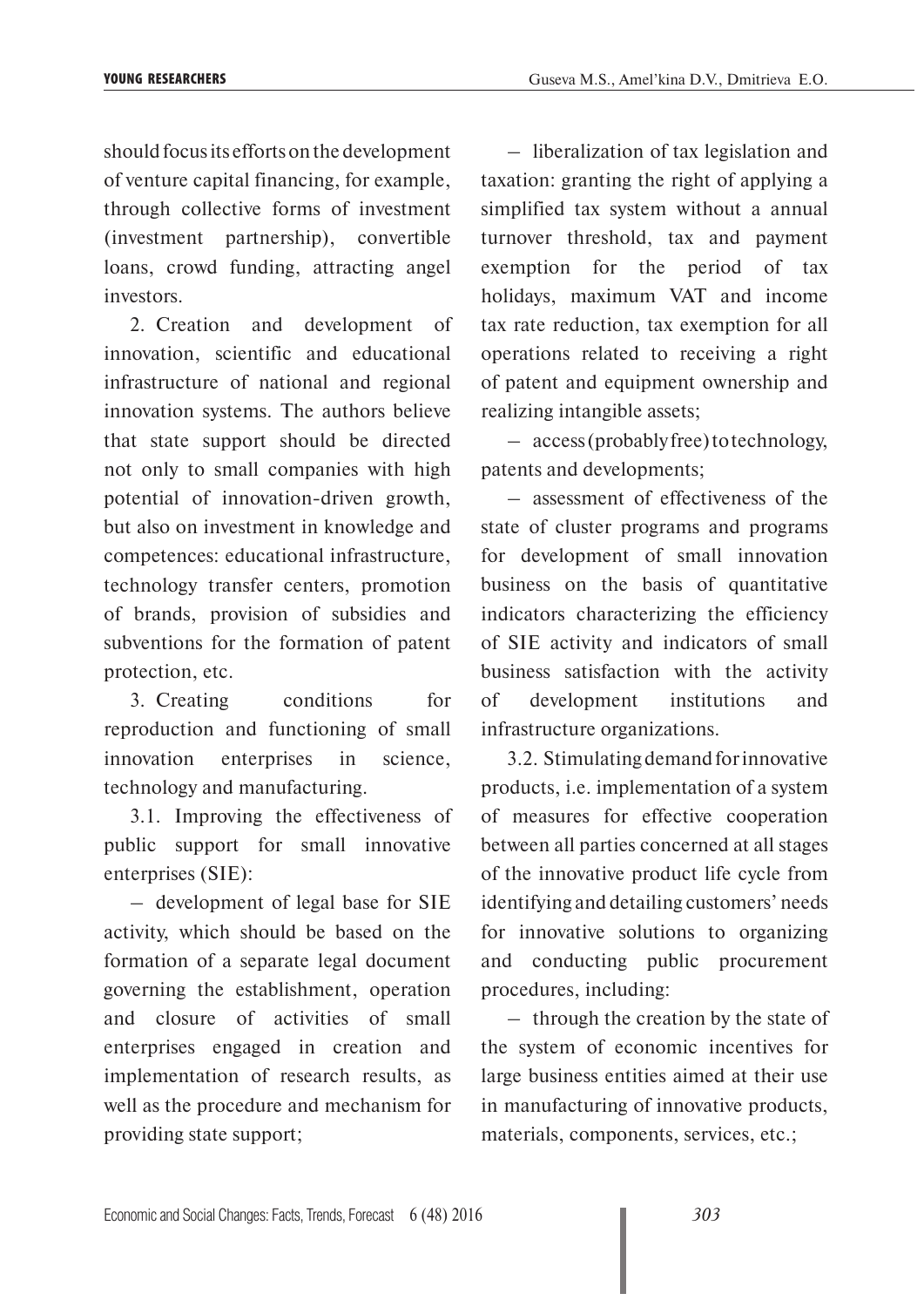– access of SIE to government contracts, especially state procurement of high-tech products, as well as creating conditions for successful tendering;

– development of the practice of applying registers of industrial products, technologies and services within procurement activities, as well as regional registers of intellectual capital.

3.3. Creating favorable conditions for SIE participation in public procurement:

– establishment of the minimum fixed amount of tender security, as well as contract execution for participation in tenders and competitions;

– creation of public procurement preferences tool by using the registry of innovative products, technologies and services (or the criteria for classification of products, technologies and services in innovation), which is mandatory for public procurement.

It seems that proposals for involving small business in the implementation of innovation-driven investment projects of the Samara Oblast will ensure the achievement of strategic goals of innovation development, as well as objectives of small and medium business development on the basis of PPP mechanism.

## **References**

- 1. Bespalov M.A. Rol' gosudarstvenno-chastnogo partnerstva v innovatsionnom razvitii rossiiskoi ekonomiki [The role of public-private partnership in the innovative development of the Russian economy]. *Innovatsionnoe razvitie rossiiskoi ekonomiki: sb. nauch. tr. III nauch.-prakt. konf. molodykh uchenykh (10 dek. 2012 g.)* [Innovative development of the Russian economy: scientific collection of the 3rd Scientific Conference for Young Scientists (December 10th, 2012)], Moscow, 2012, pp. 13–25. (In Russian)
- 2. Grigorenko O.V. Mekhanizmy gosudarstvenno-chastnogo partnerstva v innovatsionnom razvitii natsional'noi ekonomiki [Mechanisms of state-private partnership in innovative development of national economy]. *Ekonomicheskie problemy Rossii i regiona* [Economic issues of Russia and regions], Rostov-on-Don, 2013, issue 18, pp. 150–158. (In Russian)
- 3. Zel'dner A.G., Smotritskaya I.I. (Eds.). *Gosudarstvenno-chastnoe partnerstvo v usloviyakh innovatsionnogo razvitiya ekonomiki: monografiya* [Public-private partnership in conditions of innovative economic development: monograph]. Moscow: IE RAN, 2012. 212 . (In Russian)
- 4. Kosyakova I.V. *Gosudarstvenno-chastnoe partnerstvo kak put' innovatsionnogo razvitiya ekonomiki Rossii: kollektivnaya monografiya* [Public-private partnerships as a way of innovative development of economy of Russia: monograph]. Moscow: Pero, 2016. 213 p. (In Russian)
- 5. Dmitrieva E.O., Guseva M.S. Gosudarstvenno-chastnoe partnerstvo kak resurs innovatsionnogo razvitiya uchrezhdenii vysshego professional'nogo obrazovaniya [Public-private partnerships as a resource of innovative development of institutions of higher education]. *Universitet XXI veka: starye paradigmy i sovremennye vyzovy: materialy XVIII Vserossiiskoi nauchno-prakticheskoi konferentsii Gumanitarnogo universiteta, 7–8 aprelya 2015 g.: doklady* [University of the 21st century: old paradigms and contemporary challenges: proceedings of the 18th All-Russian Scientific Conference of the University for Humanities, 7–8 April, 2015: reports]. Ekaterinburg: Gumanitarnyi universitet, 2015. Pp. 411–414. (In Russian)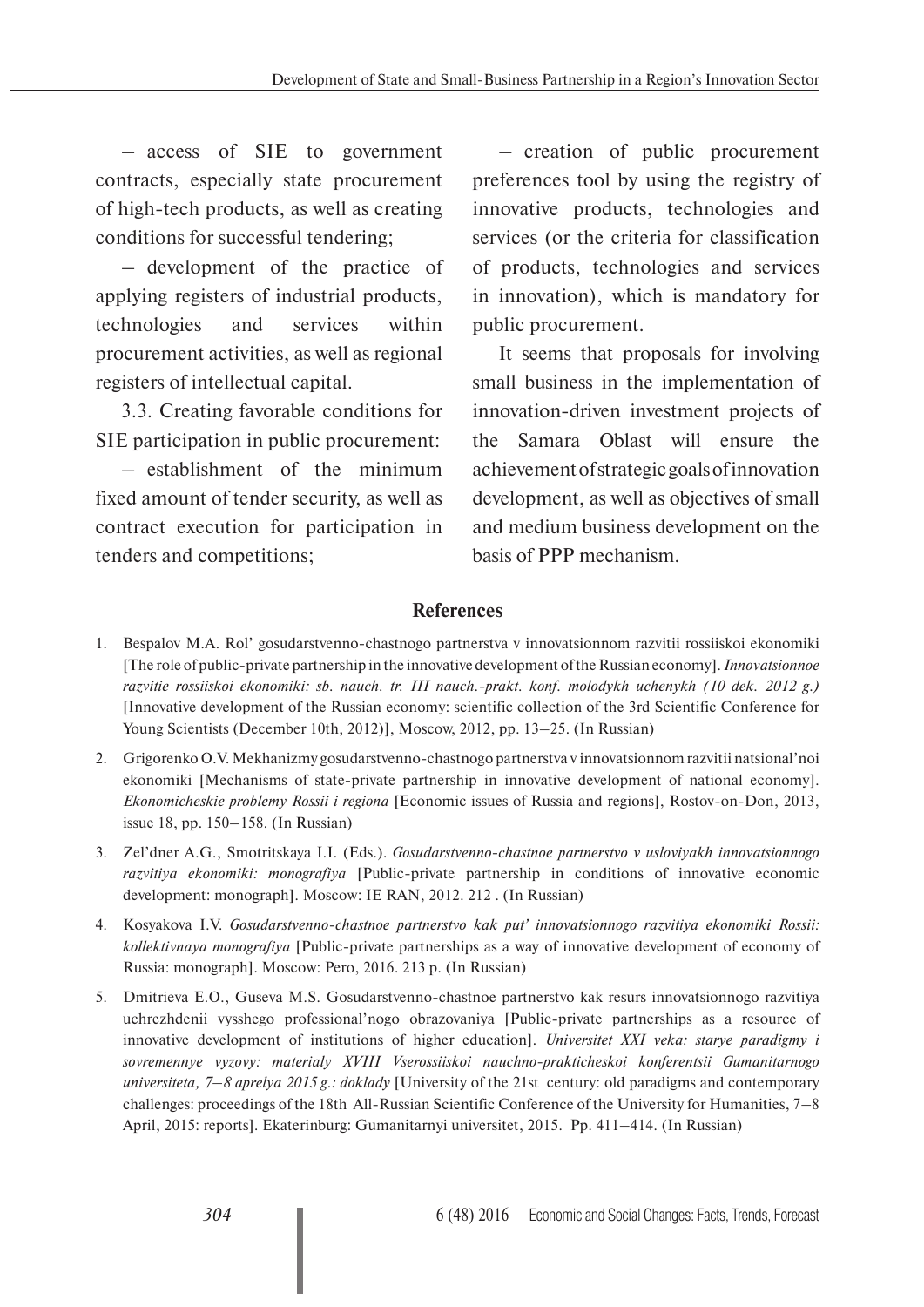- 6. Emel'yanov Yu.S., Sil'vestrov S.N. (Ed.). *Gosudarstvenno-chastnoe partnerstvo v innovatsionnoi sfere. Zarubezhnyi i rossiiskii opyt: nauchnoe izdanie* [Public-private partnership in the innovation sphere. Foreign and Russian experience: scientific publication]. Moscow: Librokom, 2012. 256 p. (In Russian)
- 7. Zlyvko O.V. *Razrabotka mekhanizma realizatsii innovatsionnykh proektov na osnove gosudarstvenno-chastnogo partnerstva posredstvom tekhnologicheskikh platform: dis. na soisk. uch. step. kand. ekonom. Nauk* [The development of mechanism of implementation of innovative projects based on public-private partnerships through technology platforms: Ph.D. in Economics dissertation]. Moscow, 2015. 188 p. (In Russian)
- 8. Ivanov O.V. Formirovanie institutsional'noi sredy kak faktor razvitiya gosudarstvenno-chastnogo partnerstva (mezhdunarodnyi opyt) [Institutional environment formation as a factor of development of public-private partnership (international experience)]. *Pravo i upravlenie. XXI vek* [Law and management. 21th century], 2015, no. 3 (36), pp. 56–61. (In Russian)
- 9. Igolkina L.M. Gosudarstvenno-chastnoe partnerstvo v innovatsionnom razvitii ekonomiki [Public-private partnership in innovative development of economy]. *Ekonomicheskie nauki* [Economic sciences], 2013, no. 3, pp. 49–52. (In Russian)
- 10. Itskovits G. *Model' troinoi spirali* [The triple helix model]. Available at: http://innov.etu.ru/. (In Russian)
- 11. Kabashkin V.A. *Gosudarstvenno-chastnoe partnerstvo: mezhdunarodnyi opyt i rossiiskie perspektivy* [Publicprivate partnership: international experience and Russian prospects]. Moscow: MITs, 2010. 576 . (In Russian)
- 12. Kozlova E.V. Gosudarstvenno-chastnoe partnerstvo v nauchno- issledovatel'skom sektore ekonomiki [Public-private partnerships in the research economic sector]. *Al'manakh sovremennoi nauki i obrazovaniya* [Almanac of modern science and education], 2013, no. 9, pp. 87–88. (In Russian)
- 13. Ksenofontova T. Razrabotka strategii intellektual'noi kooperatsii na baze partnerstva nauki, biznesa i gosudarstva [Development of strategies for intellectual cooperation based on partnership of science, business and state]. *Upravlenie megapolisom* [Megapolis management], 2013, no. 2, pp. 98–103. (In Russian)
- 14. Morkovkin D.E. Innovatsionnoe razvitie ekonomiki na osnove ispol'zovaniya mekhanizmov gosudarstvennochastnogo partnerstva [Innovative development of economy based of the use of state-private partnership mechanisms]. *Vestnik RGGU. Seriya: Ekonomika. Upravlenie. Pravo* [Bulletin of the Russian State University for Humanities. Series: Economics. Management. Law], 2015, no. 1, pp. 27–35. (In Russian)
- 15. Nikitenko S.M., Goosen E.V., Klishin V.I. Opyt vzaimodeistviya uchrezhdenii akademicheskoi nauki s biznesom na printsipakh GChP (na primere Instituta uglya SO RAN g. Kemerovo) [The experience of interaction between the institutions of academic science with business on the principles of PPP (for example, Institute of coal SB RAS Kemerovo)]. *Innovatsii* [Innovations], 2013, no.9, pp. 9–19. (In Russian)
- 16. Savranskii P.V. *Gosudarstvenno-chastnoe partnerstvo v realizatsii perspektivnykh napravlenii innovatsionnogo razvitiya ekonomiki Rossii: dis. na soisk. uch. step. kand. ekon. Nauk* [Public-private partnership in the implementation of far-reaching ways of innovative development of the Russian economy: Ph.D. in Economics dissertation]. Krasnodar, 2007. 186 p. (In Russian)
- 17. Solov'ev Yu.V. Zarubezhnyi opyt izmereniya i obespecheniya effektivnosti v sfere gosudarstvenno-chastnogo partnerstva [International experience of measuring and ensuring the effectiveness in the sphere of publicprivate partnership]. *Problemy i perspektivy ekonomiki i upravleniya: materialy mezhdunarodnoi nauchnoi konferentsii (g. Sankt-Peterburg, aprel' 2012 g.)* [Issues and prospects of economics and management: proceedings of the International Scientific Conference (Saint-Petersburg, April, 2012]. Saint Petersburg: Renome, 2012. Pp. 3–7. (In Russian)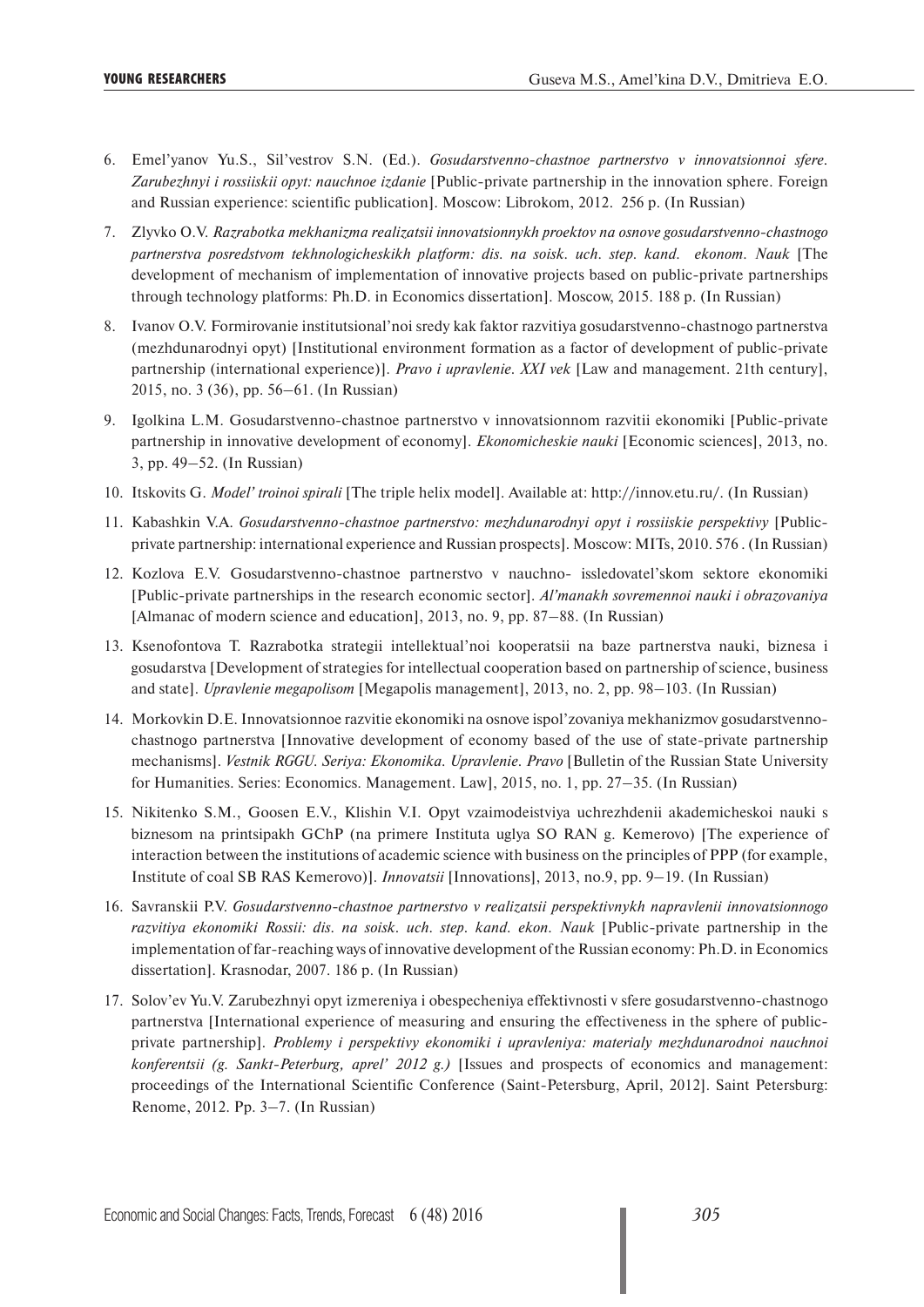- 18. Kholodilin I.A. Postroenie innovatsionnoi sredy i vzaimodeistviya nauchnoi struktury s predprinimatelyami i malym biznesom strany [Building an innovative environment and interaction of scientific institutions with the country's entrepreneurs and small businesses]. *Ekonomika i predprinimatel'stvo* [Economics and entrepreneurship], 2013, no. 3, pp. 443–447. (In Russian)
- 19. Sil'vestrov S.N., Rykova I.N. (Eds.). *Effektivnoe gosudarstvennoe upravlenie v usloviyakh innovatsionnoi ekonomiki: formirovanie i razvitie innovatsionnykh sistem: monografiya* [Effective public management amid innovative economy: formation and development of innovation systems: monograph]. Moscow: Dashkov i Ko, 2011. 292 p. (In Russian)
- 20. Acs Z. J., Audretsch D.B. Innovation in Large and Small Firms: An Empirical Analysis. *American Economic Review,* 1988, volume 78(4), pp. 678–690.
- 21. Audretsch D. B. New Firm Survival and the Technological Regime. *Review of Economic and Statistics,* 1991, volume 73(3), pp. 441–450.
- 22. Baumol W. J. *The Free-Market Innovation Machine: Analyzing the Growth Miracle of Capitalism*. Princeton, NJ: Princeton University Press, 2002.
- 23. Birch D.L. *Job Creation in America*. New York: Free Press, 1987.
- 24. Birch D.L. *The Job Generation Process*. Cambridge, MA: MIT Program on Neighborhood and Regional Change, 1979.
- 25. Birch D.L. *Who Creates Jobs? Public Interest,* 1989.
- 26. Bult-Spirng M., Dewolf G. *Strategic aspects of public-private partnership: international experience*. Blackwell Publishing. ltd. UK. 2006. Pp. 18–27.
- 27. Cooper A.C. Small Companies can Pioneer New Products. *Harvard Business Review,* 1966, volume 44(5), pp. 162–179.
- 28. *Dedicated Public Private Partnership Units: A Survey of Institutional and Governance Structures.* Paris: OECD. 2010. P. 118.
- 29. Díaz-Chao A., Sainz-González J., Torrent-Sellens J. ICT, innovation, and firm productivity: New evidence from small local firms (Article). *Journal of Business Research,* 2015, volume 68 (7), pp. 1439–1444.
- 30. Enright M.J. Survey on the Characterization of Regional Clusters: Initial Results. *Working Paper, Institute of Economic Policy and Business Strategy: Competitiveness Program*, University of Hong Kong, 2000. P. 16.
- 31. Entezari Y. Building Knowledge-Based Entrepreneurship Ecosystems: Case of Iran. *Procedia Social and Behavioral Sciences*, 2015, volume195, pp. 1206–1215.
- 32. Public-Private Partnerships (PPP). Available at: http://www.unece.org/ceci/ppp.html
- 33. Ryu H.-S., Lee J.-N. Innovation patterns and their effects on firm performance. *Service Industries Journal*, 2016, volume 36 (3–4), pp. 81–101.
- 34. S. Hong T. Li, L. Oxley. Why Size Matters: Investigating the Drivers of Innovation and Economic Performance in New Zealand using the Business Operations Survey. *Applied Economics*, 2016, 3rd July, pp. 1–17.